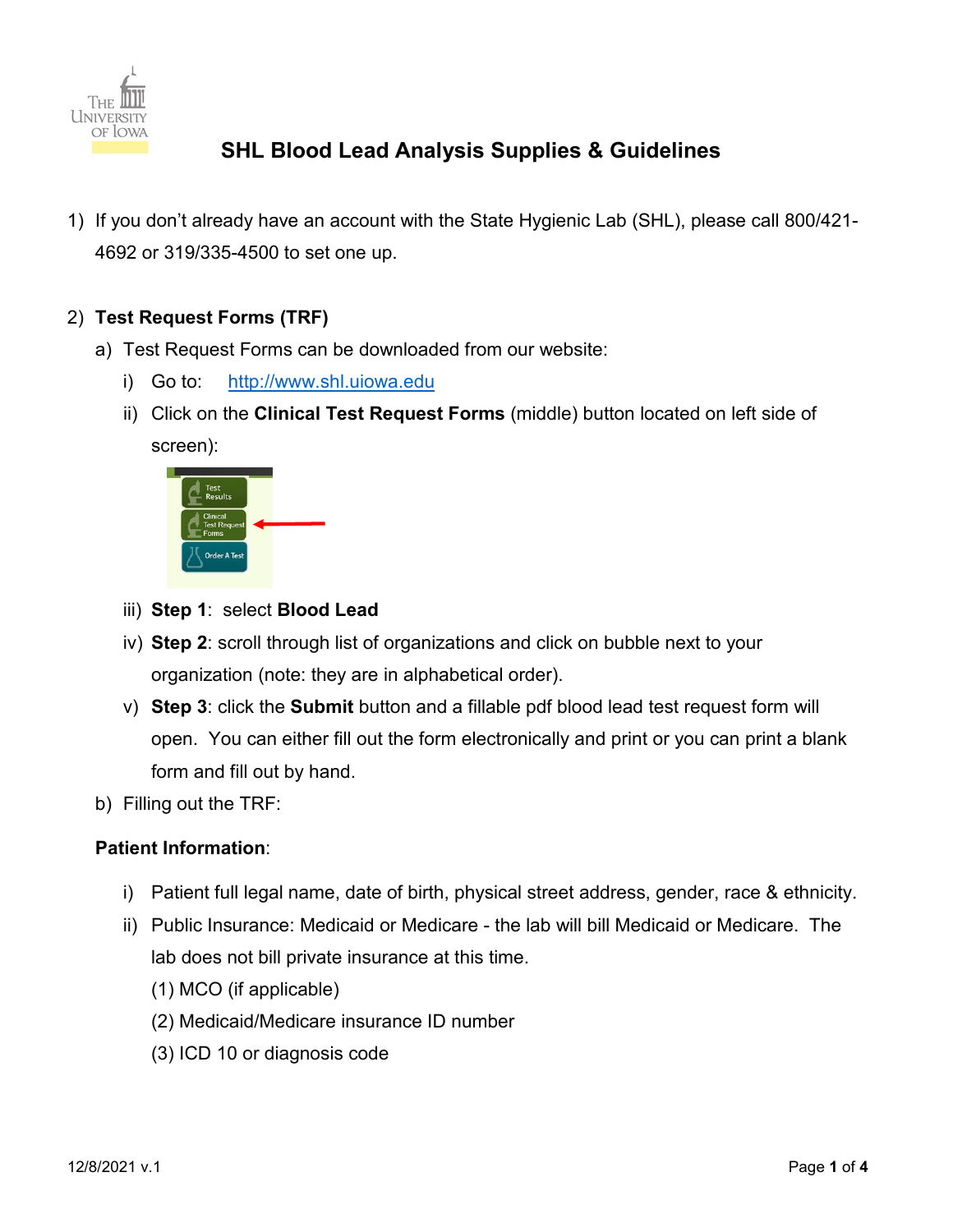

#### **Provider Information:**

- iii) Healthcare provider (Last Name, First Name)
- iv) NPI (national provider identifier) number
- v) Area Code and Phone Number

**Organization Information** (Results are reported to IDPH and this address): *If the organization is an existing client this information will be automatically filled on the form.*

- vi) Organization ID
- vii) Organization Name
- viii) Address, City, State, Zip

#### **Sample Information:**

- ix) Collection Date
- x) Collection Time (24hr)
- xi) Blood Sample Type (Capillary or Venous)
- 3) **Sample** the lab accepts both capillary or venous samples; no tube brand restrictions
	- a) Please collect samples in a lavender top tube (EDTA) or microtainer. Supplies available (see #6)
	- b) Sample Volume: the lab needs approximately 150 200 µL of blood for testing.
	- c) Adequately label each specimen. Two patient identifiers that match the test requisition form are required.

### 4) **Shipping**

- a) Ambient shipping temperature (no need to ship cold)
- b) No time restrictions you can collect samples over a few days and ship as a batch. The Iowa Department of Public Health (IDPH) recommends specimens be submitted within one week of collection.
- c) Packaging multiple blood lead samples can be packaged in the same biohazard bag. No need to pack individually or ship separately.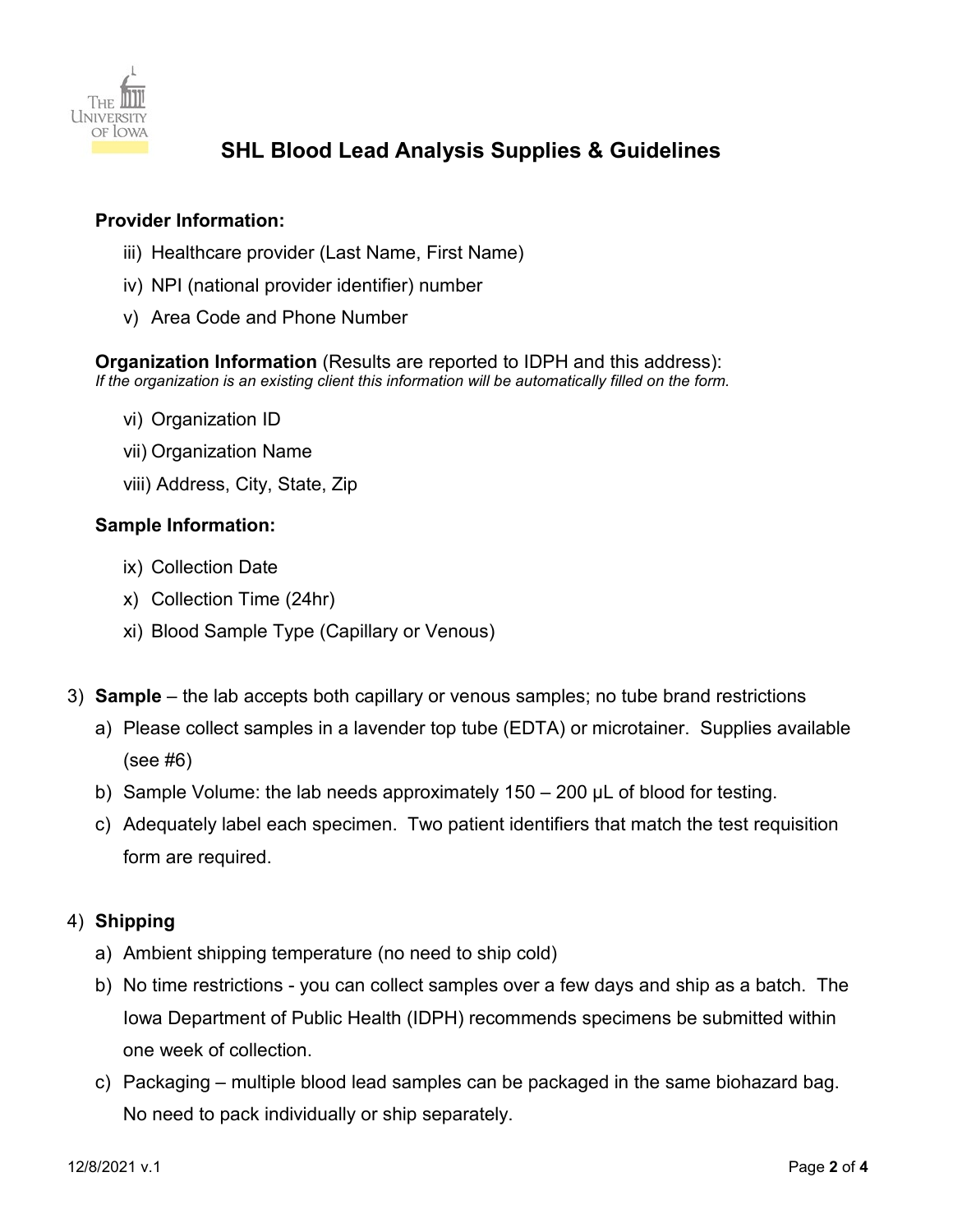

- d) If you use the courier service to send other samples to SHL, you can send blood leads through the courier too. If you don't have access to the courier service, please send via USPS. The lab has shipping mailers available (see #6 C).
- e) **Ship to Ankeny location** blood lead testing is performed at the Ankeny Laboratory. Note: if samples are shipped to the Coralville location in error, Coralville will forward the samples to Ankeny but there will be a delay in testing.

### 5) **Reporting and Testing**

- a) Reports will be mailed to you or you can opt to download blood lead reports through our website. The **Test Results** button is above the Clinical Test Request Form button (see #2 for web address).
	- i) If you do not have access to the web portal, you can request access by opening the Test Results page and click on the Web Portal Application Form.
- b) Our test method is ICP-MS and current report limit (lowest level of detection) is 2 µg/dL.
- c) Blood lead results of  $\geq 20$  µg/dL you will receive a courtesy call from the lab. Note: we also contact IDPH with results of  $\geq 20$  µg/dL.
- d) All blood lead tests analyzed by SHL are directly reported to IDPH.

### **Supplies**

- e) Multivette capillary collection tubes (100/box)
- f) Tube labels (100/roll) labels are two-part; one with a barcode that goes on the TRF and one without barcode for the sample tube.

Note: you do not need to use these labels. Please label sample(s) with two patient identifiers (name, date of birth, patient med req number, etc) if not using our tube labels.

g) Shipping Mailers – three sizes; small, medium, or large